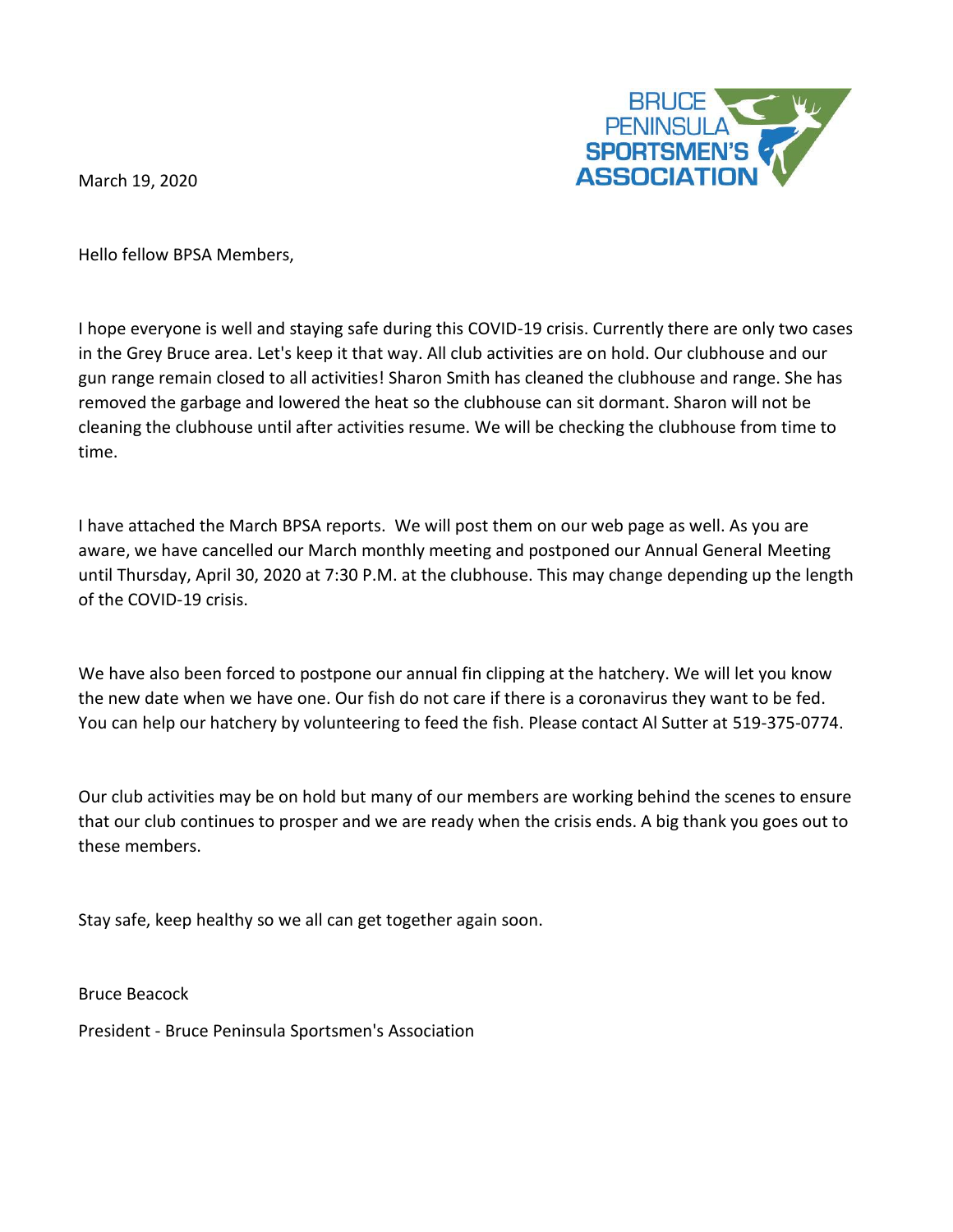



# **BPSA Handgun Club Monthly Summary March/2020**

The range is currently closed for an undetermined time to regular practice for safety/health reasons due to the Corona Virus. The range will re-open as soon as reasonably practical given the circumstances.

Competition Team: Two matches remain and to date our team has won all of their matches. The remaining two matches will be "Postal Matches" so we won't be travelling to other clubs or hosting at the BPSA.

Several new "Probationary Shooters" have signed up and are completing the required probationary period.

Frank Hutter recently held an all women P.A.L. (Possession and Acquisition Licence) course at the club. Most were ladies that participated in the HG Club Sunday Evening Ladies Shooting Program. Many are planning on completing the Restricted Firearms P.A.L. course as well which will enable them to participate in sport shooting with handguns.

Range Improvements: Kelly Lang, Range Manager, has installed new "Coroplast " backing boards to replace the heavy black ten test material we used for years. The new Coroplast backing is a fraction of the weight of the old material, is more attractive, durable and water resistant. It will also reduce large amounts of waste material and is more environment friendly. The new Coroplast boards were purchased at Johnny Tint.

Stay safe and healthy everyone,

Al Hunter,

President, BPSA Handgun Club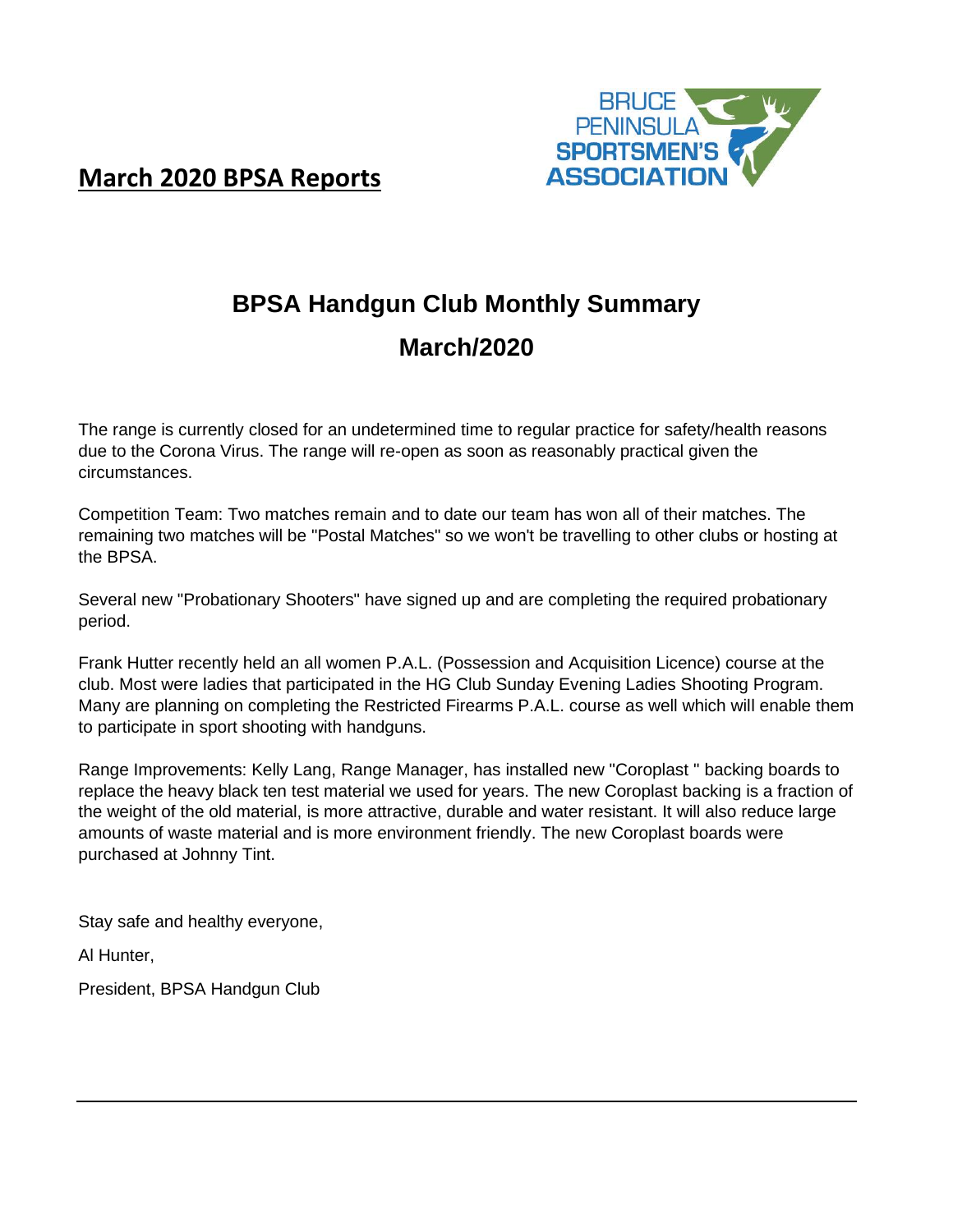## **Treasury Report for month of February 2020**

Treasurer – Corrie Beacock

### **General Account: Deposits** \$8,166.83 **Withdrawals** (\$2,021.95) Details as follows:

| <b>Date</b> |                                | <b>Deposit</b> | Withdrawal | Cheque<br><b>Number</b> | <b>Budget Account</b> |
|-------------|--------------------------------|----------------|------------|-------------------------|-----------------------|
| 03-Feb      | Interest                       | 0.03           |            |                         |                       |
| 05-Feb      | Hatchery grant                 | 6,000.00       |            |                         |                       |
| 06-Feb      | Bank fee                       |                | 8.50       |                         | Office Expense        |
| 10-Feb      | Hydro One                      |                | 578.99     |                         | Hatchery              |
| 11-Feb      | Bryce McKinnon/Ice<br>cream    |                | 60.00      | 773                     | Events/Family Day     |
| 12-Feb      | <b>Cedar Crest Trout Farms</b> |                | 664.05     | 774                     | Hatchery              |
| 14-Feb      | Membership                     | 120.00         |            |                         |                       |
|             | Membership                     | 155.00         |            |                         |                       |
|             | Membership                     | 365.00         |            |                         |                       |
|             | Membership                     | 555.00         |            |                         |                       |
| 15-Feb      | <b>Bread Depot</b>             |                | 63.00      | 775                     | Events/Family Day     |
| 15-Feb      | Sharon Smith                   |                | 143.56     | 776                     | Maintenance           |
| 18-Feb      | Hatchery grant                 | 971.80         |            |                         |                       |
| 17-Feb      | <b>Dianne McCartney</b>        |                | 72.97      | 777                     | Events/Family Day     |
| 19-Feb      | Marj Beaver/postage            |                | 20.34      | 778                     | Office Expense        |
| 29-Feb      | Home Hardware Wiarton          |                | 21.46      | 779                     | Maintenance           |
|             | Home Hardware Wiarton          |                | 73.81      | 779                     | Hatchery              |
| 29-Feb      | <b>MPM LTD</b>                 |                | 315.27     | 780                     | Hatchery              |

**\$8,166.83 \$2,021.95**

Ways & Means balance is \$5,604.12 Deer feeding fund is \$3,578.20 RBG GIC Maturing December 1, 2022 is \$25,000.00.

BDO has the 2019 Financial Reports ready but due to COVID-19 we are unable to meet with them.

\_\_\_\_\_\_\_\_\_\_\_\_\_\_\_\_\_\_\_\_\_\_\_\_\_\_\_\_\_\_\_\_\_\_\_\_\_\_\_\_\_\_\_\_\_\_\_\_\_\_\_\_\_

#### **Upcoming Events**

All events are currently on hold.

- Fin Clipping Date to be determined
- Kids Fish Day May 23rd
- Gateway Seniors Fish Day May 31st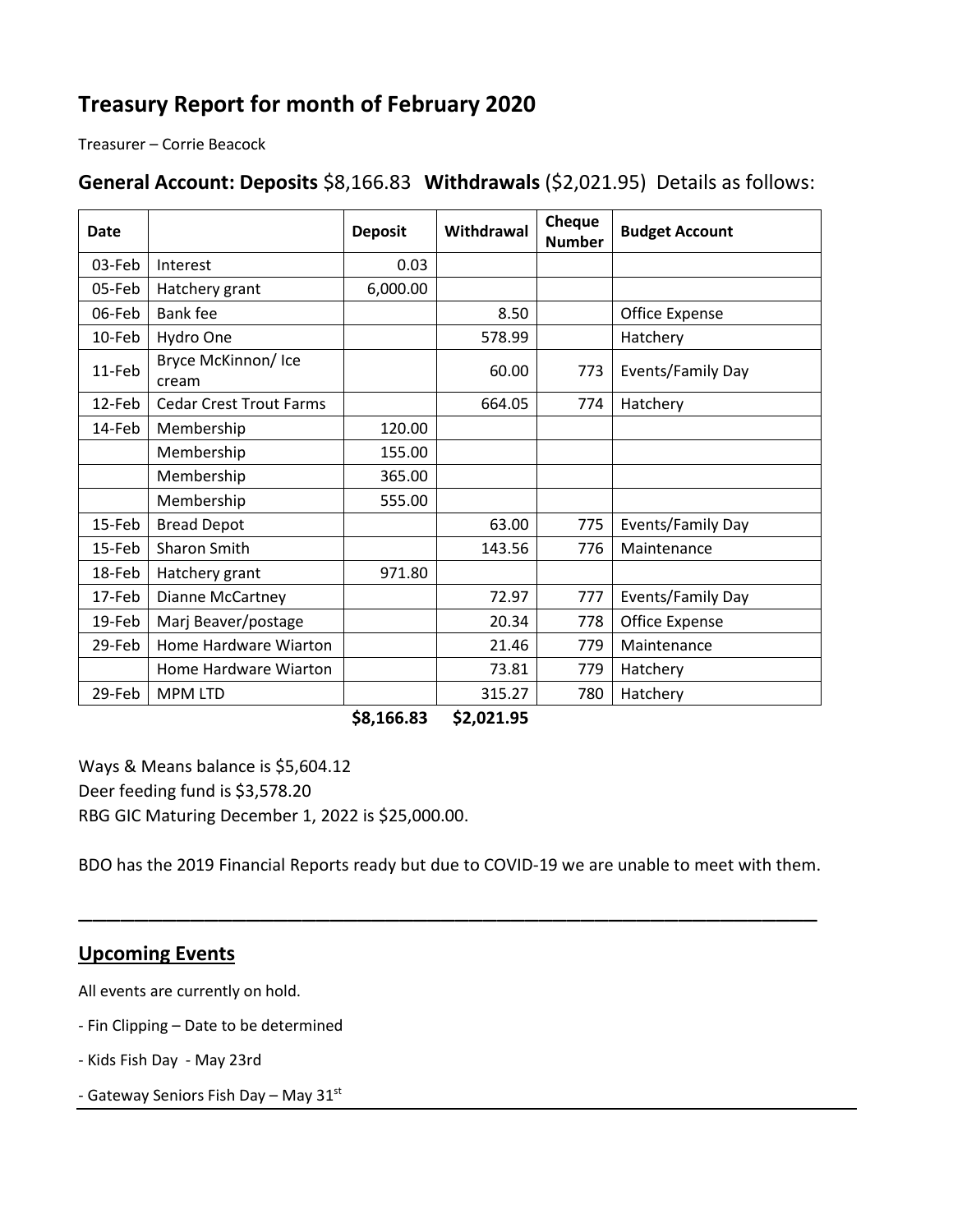| <b>BPSA MEMBERSHIP SUMMARY</b>                                  |                                                   |
|-----------------------------------------------------------------|---------------------------------------------------|
| 2020                                                            | <b>REVISON</b><br><b>DATE</b><br><b>MAR 16/20</b> |
| <b>PAID NEW MEMBERS</b>                                         | 34                                                |
| <b>PAID FAMILY MEMBERS</b>                                      | 206                                               |
| <b>PAID YOUTH</b>                                               | 1                                                 |
| <b>TOTAL PAID MEMBERS</b>                                       | 241                                               |
| <b>PAST MEMBERS NOT PAID</b><br><b>MEMBERS THAT GET MINUTES</b> | 35                                                |
| <b>MAILED</b>                                                   | 9                                                 |
| <b>PAID GUN CLUB MEMBERS</b>                                    | 68                                                |
| <b>PAID ARCHERY MEMBERS</b>                                     | 25                                                |
| <b>PAID ADULT MEMBERS</b>                                       | 209                                               |
| <b>CHILDREN MEMBERS</b>                                         | 32                                                |
| <b>ADULT QUORUM @10% IS</b>                                     | 20.9                                              |

#### **Hatchery Report March 3/2020**

**WE ARE IN NEED OF MEMBERS TO FEED THE FISH.** Please sign up on the calendar in the club house. Please call or E-mail me if you have any questions about this process. It takes about an hour each day for a 2 week or 1 week period. We will train you and go over the process with you before you start. This is a great way for new members to get involved. Please call. Al Sutter B.P.S.A. Hatchery Manager 519-375-0774 or [alan.sutter@wiartonhbc.com](mailto:alan.sutter@wiartonhbc.com)

Fin clipping has been postponed until further notice. We will send out a new date to the membership once we set a date

The Brown Trout are out of the upwelling trays and starting to feed.

Our Rainbow Trout are growing slowly. We have received our new fish grader and will have them graded before the end of March.

CHP funding application has been summited and we are waiting to hear back about our 2020 funding for the hatchery operation.

Thank You.

Al Sutter